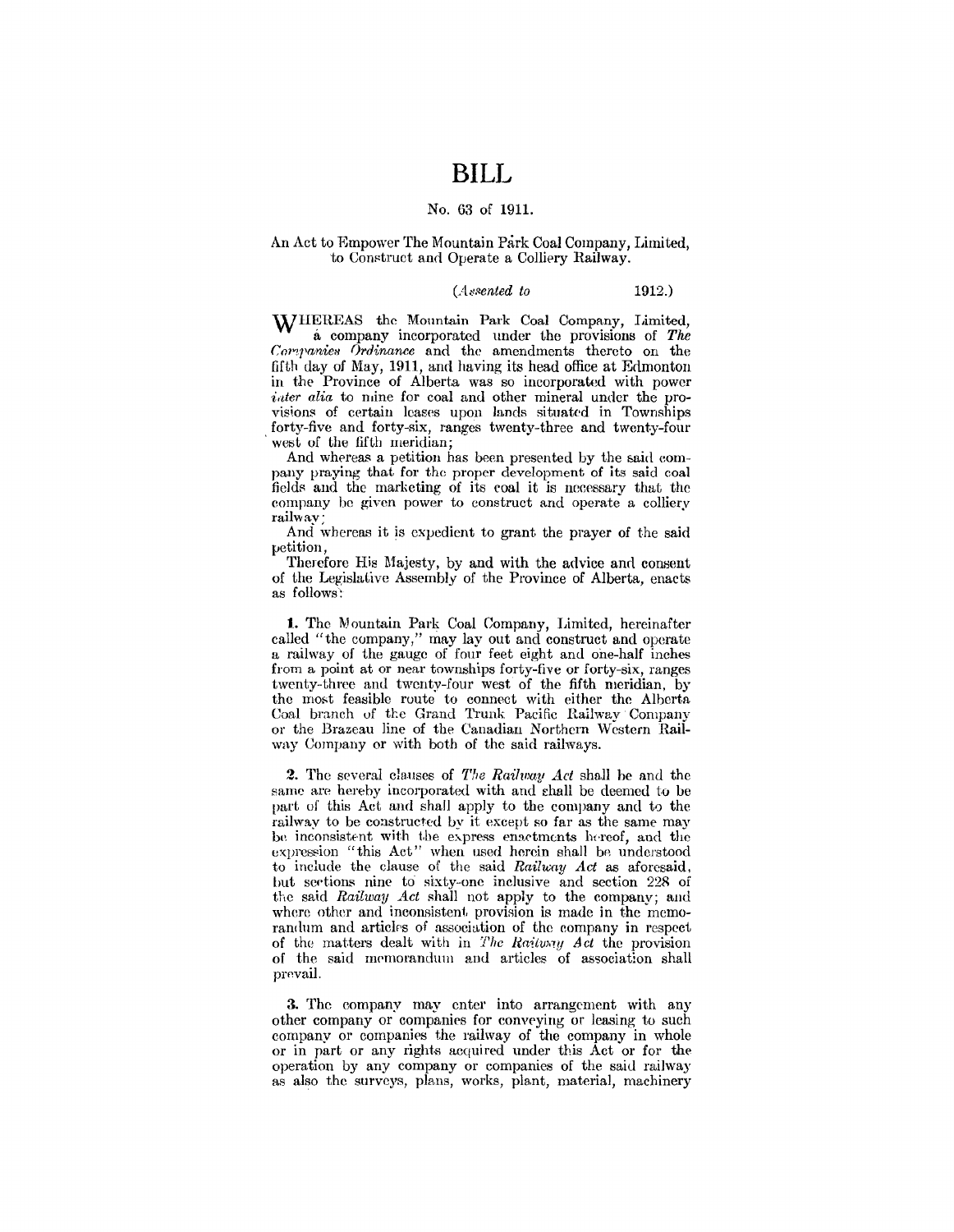and other property to it belonging or for an amalgamation with such company or companies on such terms and conditions as are agreed upon and subject to such restrictions as to the directors seem fit: provided that such agreement has been first sanctioned by two-thirds of the votes at a special general meeting of the shareholders duly called for the purpose of considering the same, at which meeting shareholders representing at least two-thirds in value of the stock are present in person or represented by proxy, and that such agreement has also received the approval of the Lieutenant Governor in Council.

4. The company agrees to afford all reasonable facilities to any other railway company for the receiving and forwarding and delivery of traffic upon and from the line of railway belonging to or worked by such companies respectively and the company shall not make or give undue or unreasonable preference or advantage to or in favour of any particular person or company or any particular description of traffic in any respect whatsoever, nor shall the company subject any particular person or company or any particular description of traffic to any undue or unreasonable prejudice or disadvantage whatsoever and the said company shall afford all due and reasonable facilities for receiving and forwarding by its railways all the traffic arriving by such other railway or railways without any unreasonable delay and without any such prefereuce or advantage or prejudice or disadvantage as aforesaid, so that no obstruction is presented to the public desirous of using such railway as a eontinuous line of communication and so that all reasonable accommodation by means of the railways of the several companies is at all times afforded to the, public in that behalf and any agreement made between the company and any other company or companies contrary to this section shall be null and void.

5. The construction of the railway hereby authorized shall. be commenced within two years and shall be completed within five years from the date of the coming into force of this Act.

6. The eompany shall also have power for the purposes of its undertaking to construct and operate an electric telegraph line or lines and a telephone line or lines along the said railway and to construct and maintain such bridges as shall be necessary or convenient for the use of the said railway, not being bridges over any navigable river or rivers unless such bridge or bridges over such navigable rivers or waters has or have been authorized by the Governor General in Council.

7. This Act shall come into force on the day it is assented to.